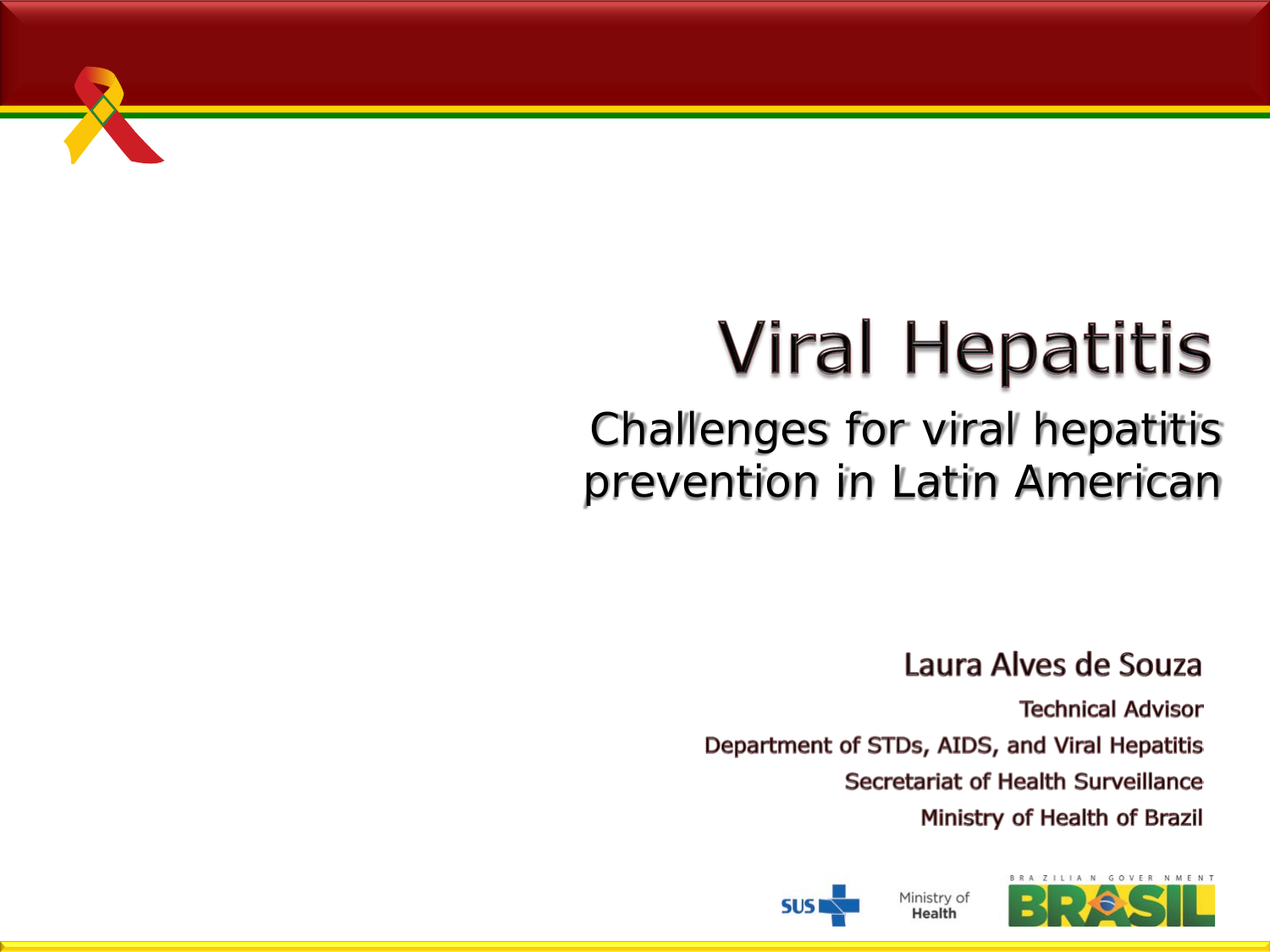

- *One in three people on earth has been exposed to hepatitis B or C viruses (HBV and HCV);*
- *HBV and HCV are responsible for 57% of cirrhosis and 78% of hepatocellular carcinoma (HCC) globally;*
- *Hepatitis E virus (HEV) has been identified as the most common cause of acute VH.*
- *Annual deaths are estimated at 340 000 for hepatitis A virus (HAV), 500.000–700.000 for HBV, > 350 000 for HCV and 68 000 for HEV;*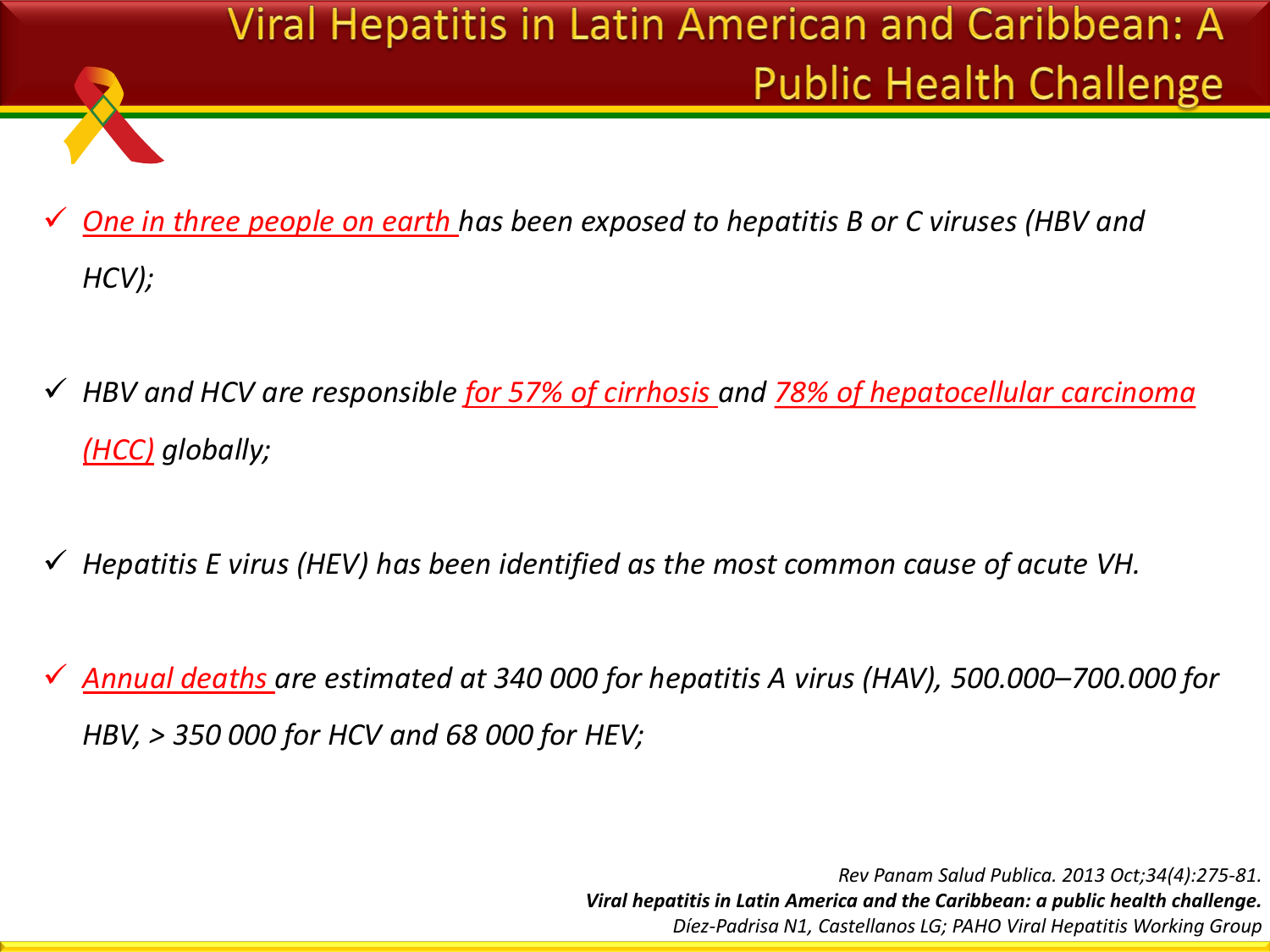### Epidemiology



# Hepatitis B

- $\checkmark$  Prevalence varies (2005)
	- $\geq$  2% in Central and Tropical Latin America,
	- $\geq$  2 4% in the Caribbean, Andean

and Southern Latin American

## Hepatitis C

- $\checkmark$  LAC: 7 9 million adults
- $\checkmark$  Highest Prevalence (≥ 2.5%: Grenada,

Bolivia, Haiti, Trinidad and Tobago and El

Salvador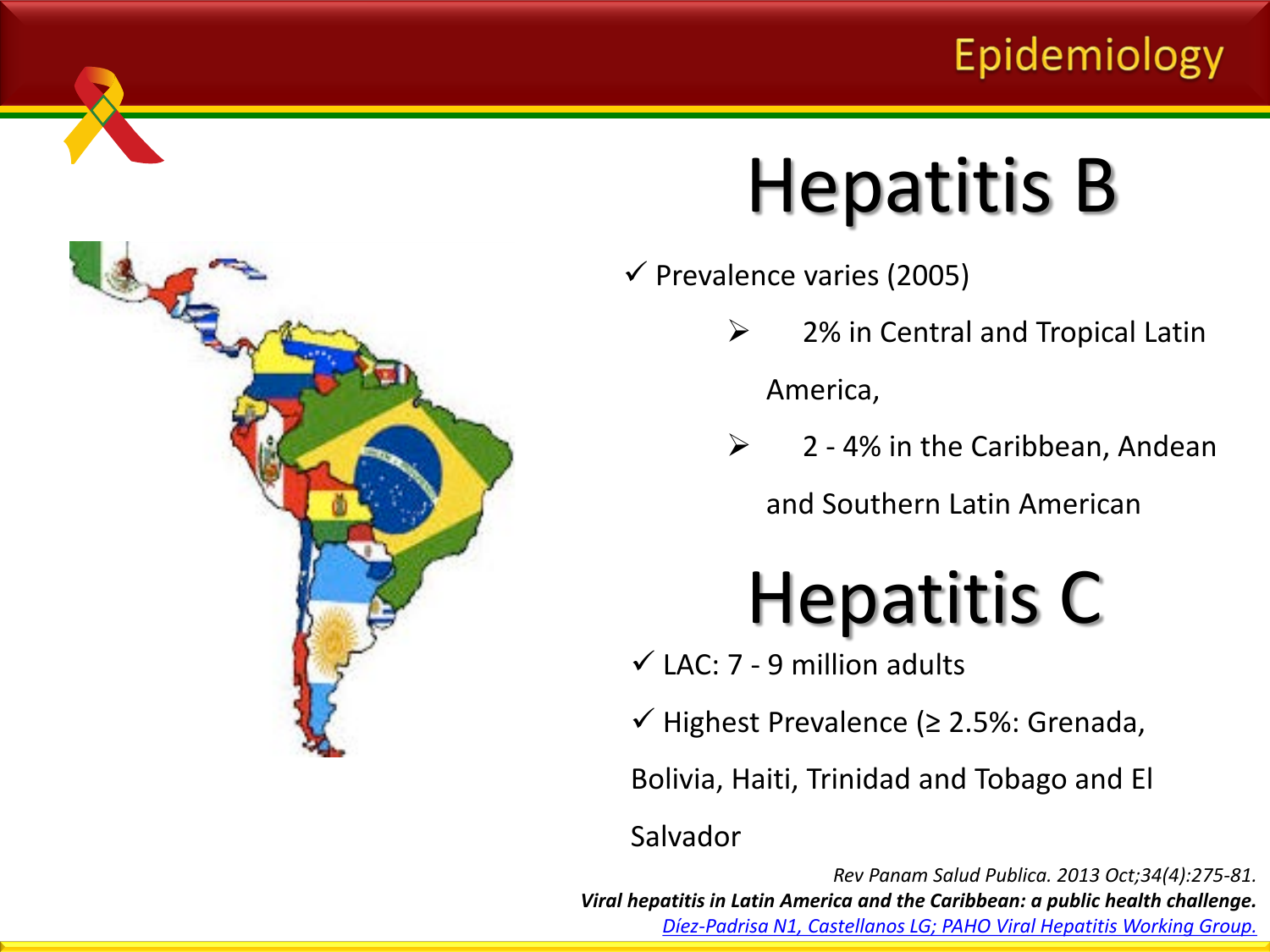### Epidemiology



# Hepatitis A

 $\checkmark$  2005: Andean Latin America (96%)

 $\checkmark$  Caribbean (57%)

# Hepatitis D

 $\checkmark$  Amazonia

 $\checkmark$  Colombia: 5,2% (HBV among HDV)

# Hepatitis E

 Lowest (Brazil 3% in adults) highest (Bolivia 1.7% to 16.2%)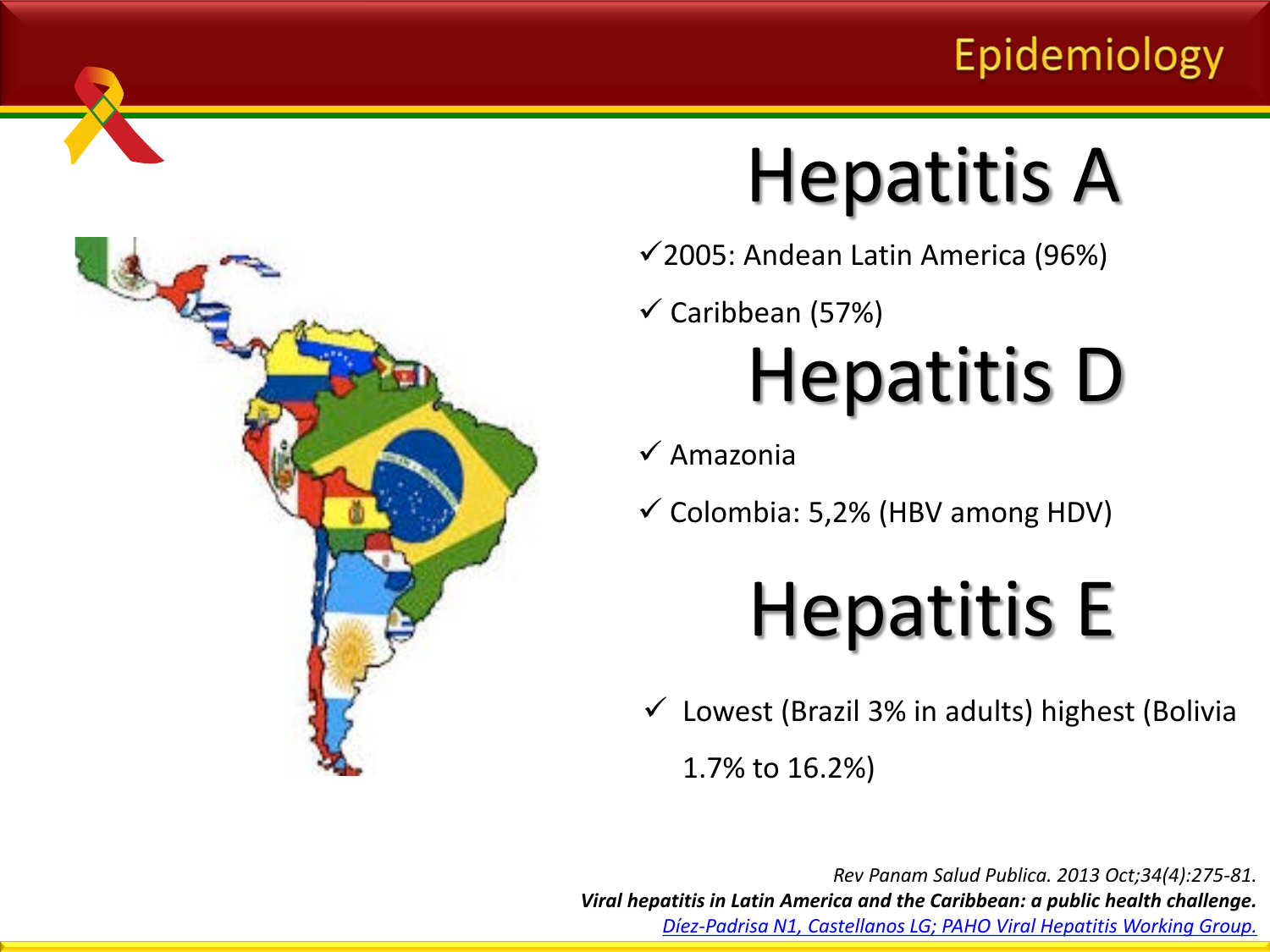### **Transmission Route x Country**

# Hepatitis A

Faecal-oral

Ingesting foor or drinks

Intimate physical contact\*

# Hepatitis B

Mother to child (areas high

endemicity)

Sexual transmission

Use of contaminated needles

People who use drugs (PWUD)

# Hepatitis C

PWUD

Hospital infection (hemodialysis)

Sharp instruments

# Hepatitis E

Faecal-oral route due to faecal Contamination of drinking water. Foodborne transmission from ingestion of products derived from infected animals; Transfusion of infected blood;

Vertical transmission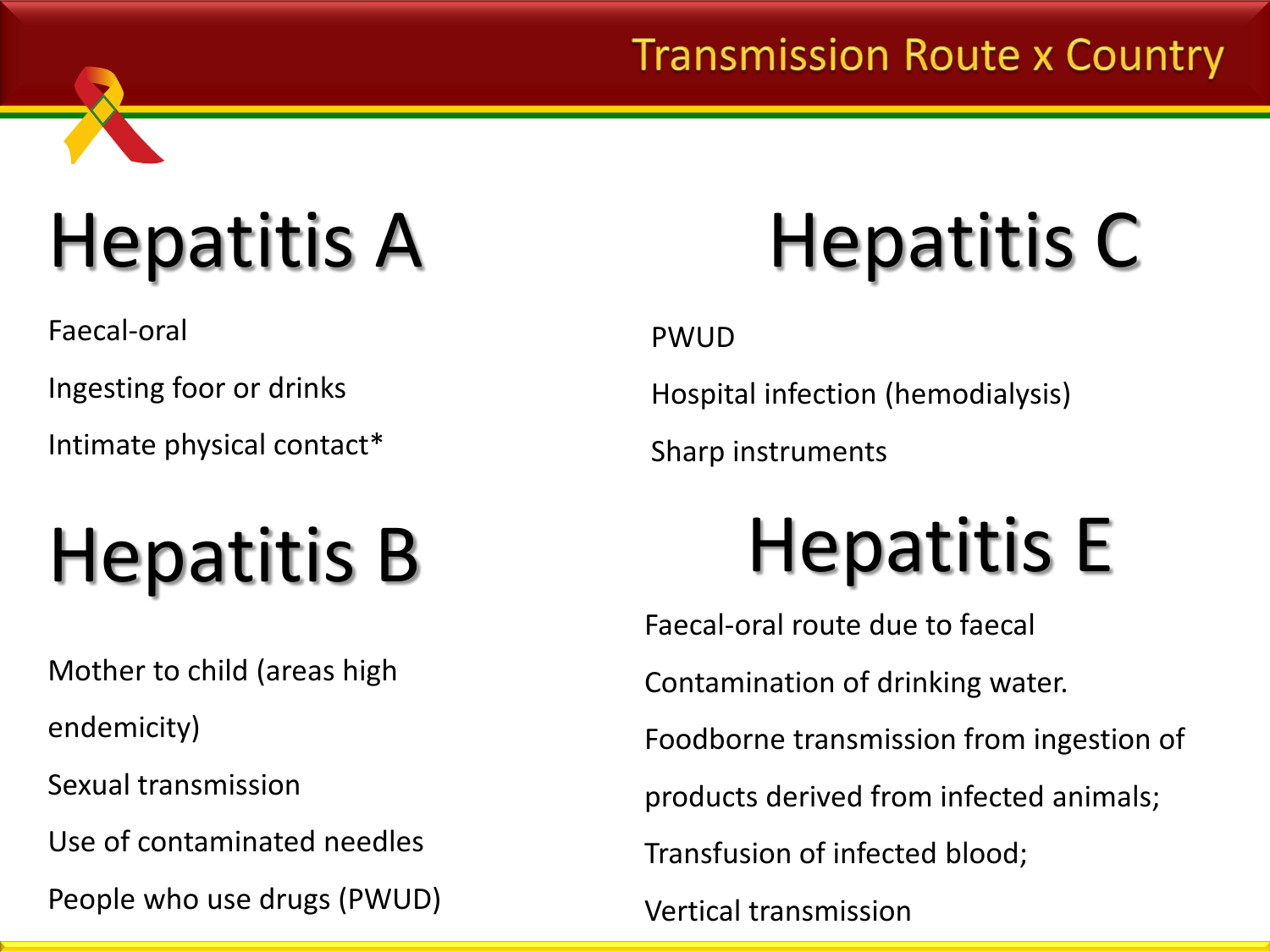### **Latin American - Situation**

#### **Programs LAC**

- $\triangleright$  STD, HIV/Aids and Viral hepatitis and
- $\triangleright$  Individual approaches;
- $\checkmark$  **Hepatitis B**: vaccination schedules LA;
- $\checkmark$  **Neonatal vaccine (HBV)**: 13 countries LA and territories;
- **Hepatitis A**: vaccination incorporated (Argentina, Panama and Uruguay);
- **Donated blood units**: 2009 screening in LA (HBV and HCV)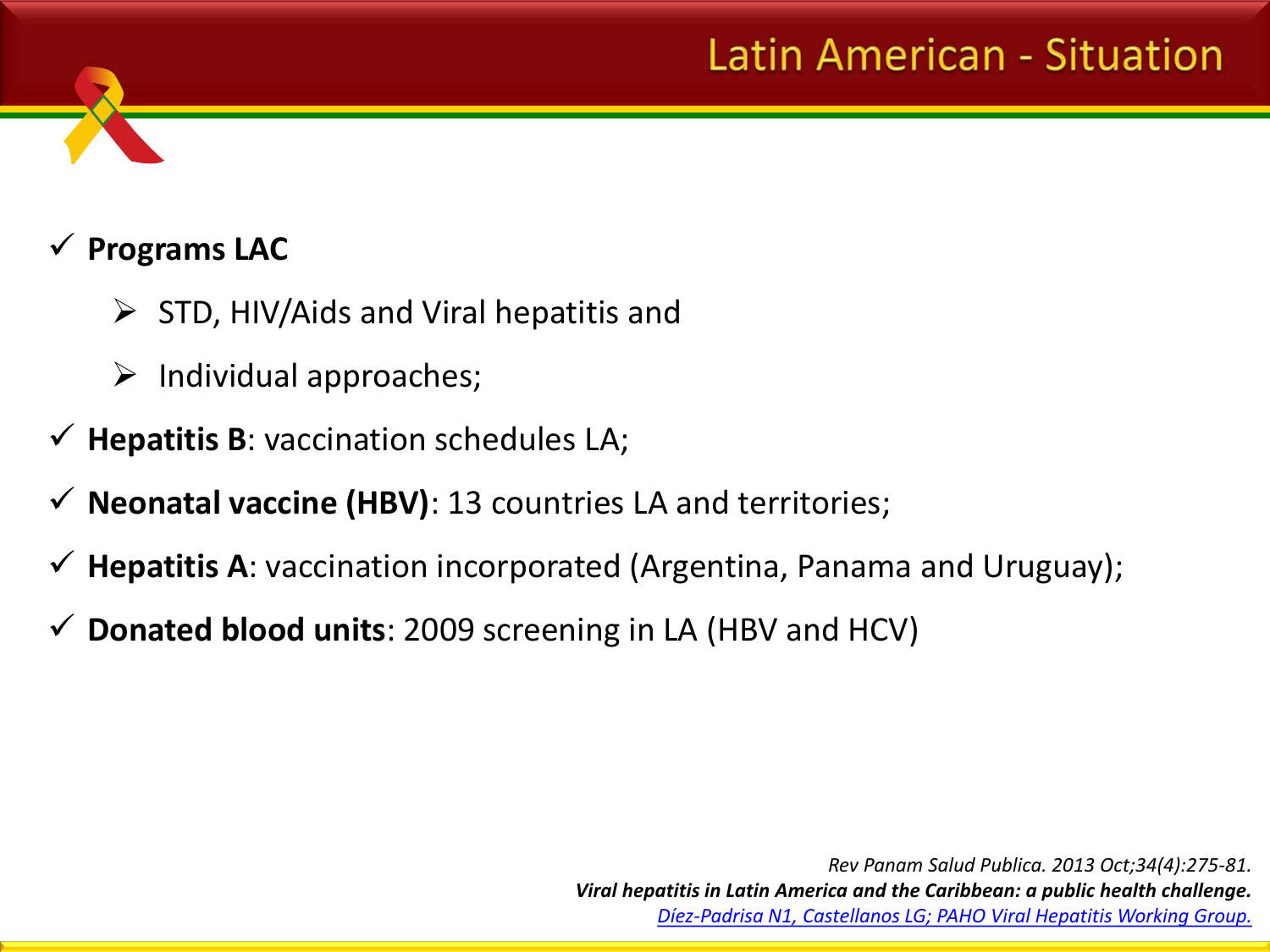### **Latin America: Situation**

#### **Accidental Needlestick Injuries** \*

- $\triangleright$  Hepatitis 65% 80%
- $\triangleright$  Hepatitis C55%

#### **People who use drugs** \*

- $\triangleright$  Hepatitis B: 63.9%
- $\triangleright$  Hepatitis C: 55.8%
- $\triangleright$  Brazil: 97,5%
- $\triangleright$  Mexico: 85%
- Brazil, 2013: Prevalence VHB and VHC almost 2,5% among non injetable

(CRACK, COCAINE) users.

#### \* *Highest prevalence found in some studies*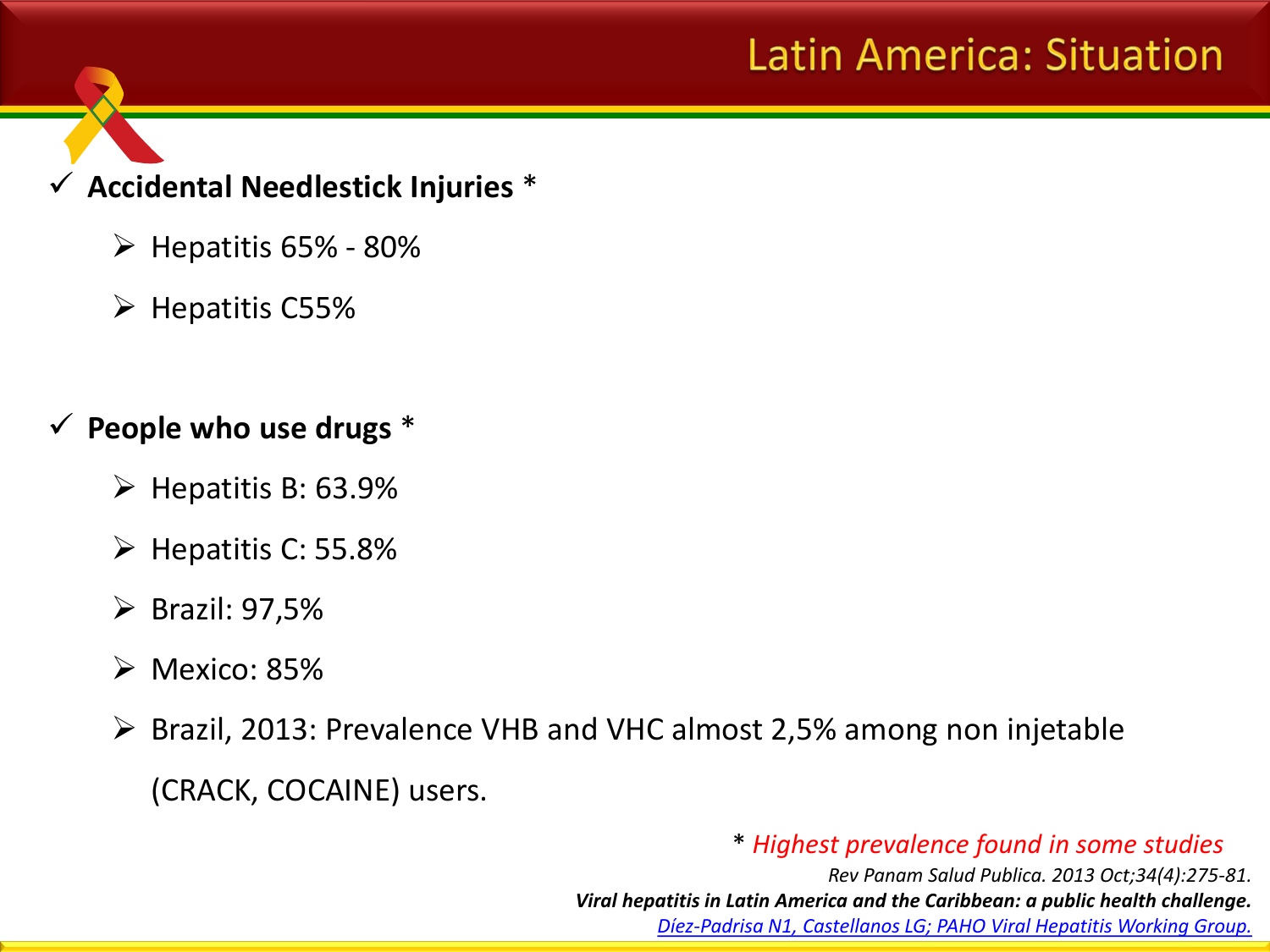### Latin American: Situation

#### **Co-infection HIV and Hepatitis B and C** \*

Brazil: HBV  $\sim$  70%

 $HCV \sim 55\%$ 

- **Indigenous populations** \*
	- $\triangleright$  Amazonia
	- Horizontal transmission, living conditions, close contact with body fluids or skin lesions, and social practices (possible transmission)

#### \* *Highest prevalence found in some studies*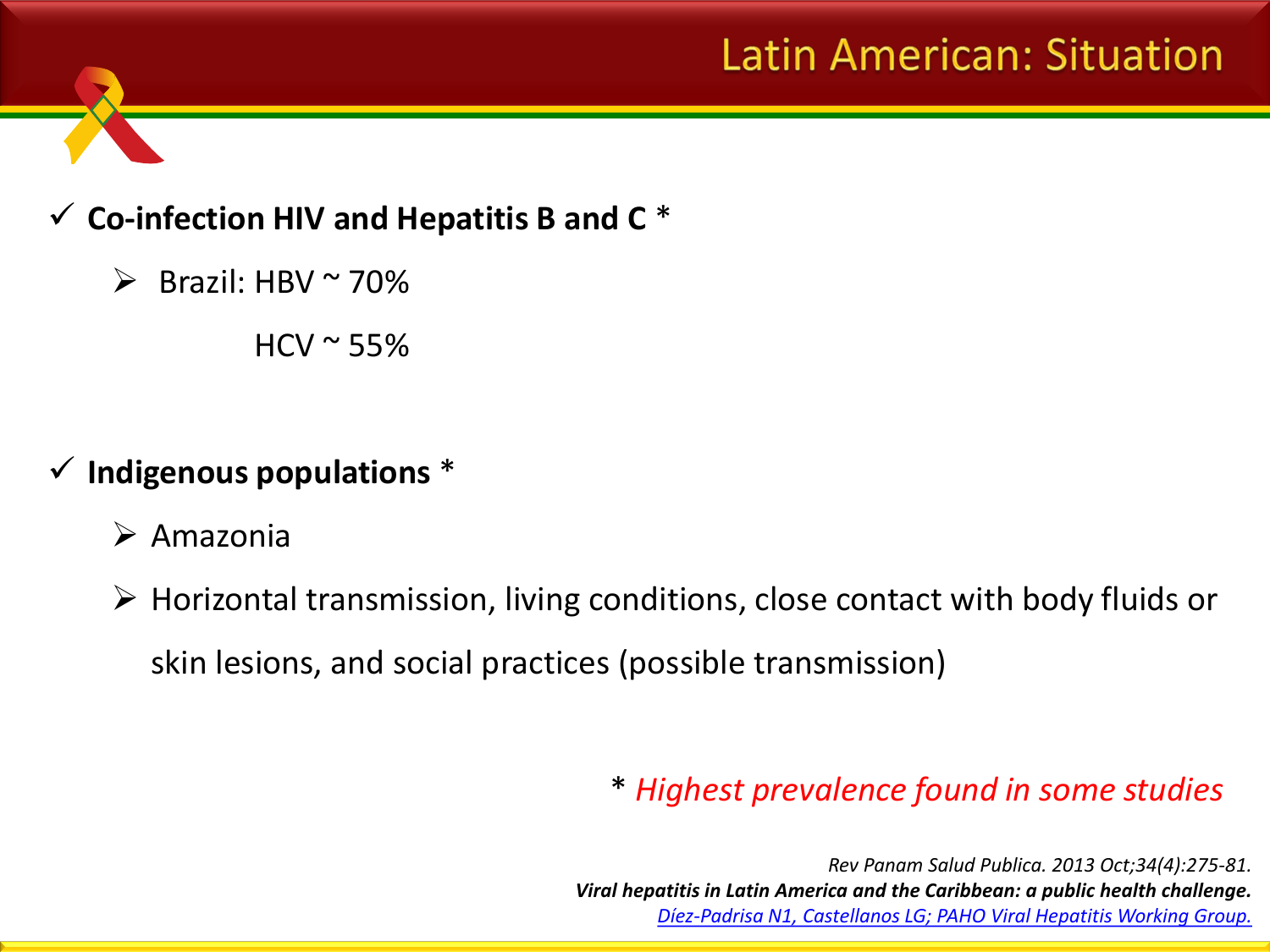### Challenges of prevention WHO/PAHO

- **Expand hepatitis B vaccine**;
	- $\triangleright$  Brazil: 0 49 years

Vulnerable population

- **Introduce neonatal hepatitis B vaccine**
	- $\triangleright$  Brazil: new strategy, 2013
- **Prevention of Vertical Transmission**



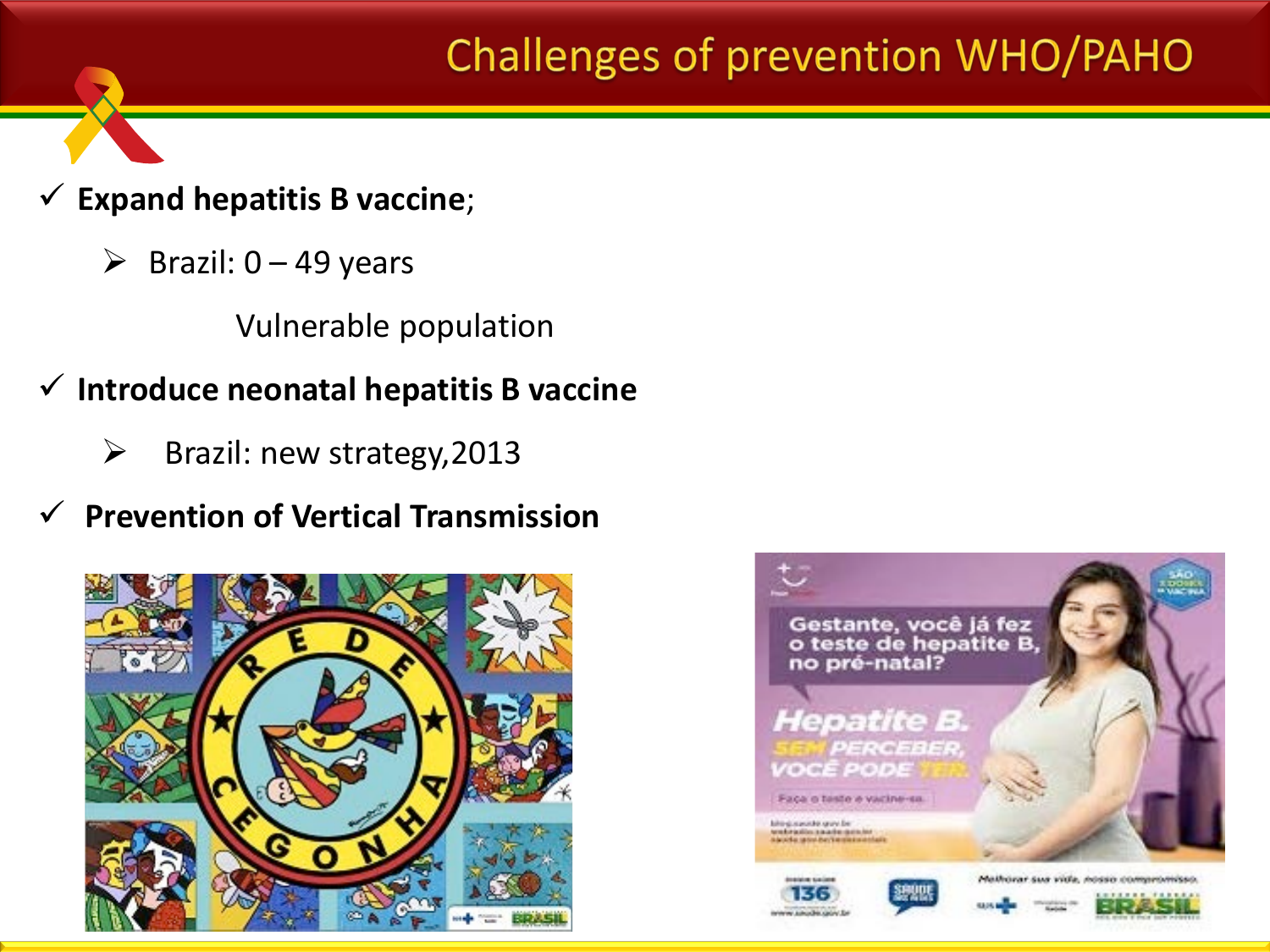## Challenges of prevention WHO/PAHO

 Safety practices promoted among health workers and other



- **Increase the number of VH prevention actions, reaching all at-risk populations**
	- $\triangleright$  HIV patients
	- $\triangleright$  Indigenous populations
	- $\triangleright$  Baby boomers
	- $\triangleright$  Sex workers
	- $\triangleright$  MSM
	- PWUD
	- Prisoners

### As hepatites podem estar onde você menos espera.

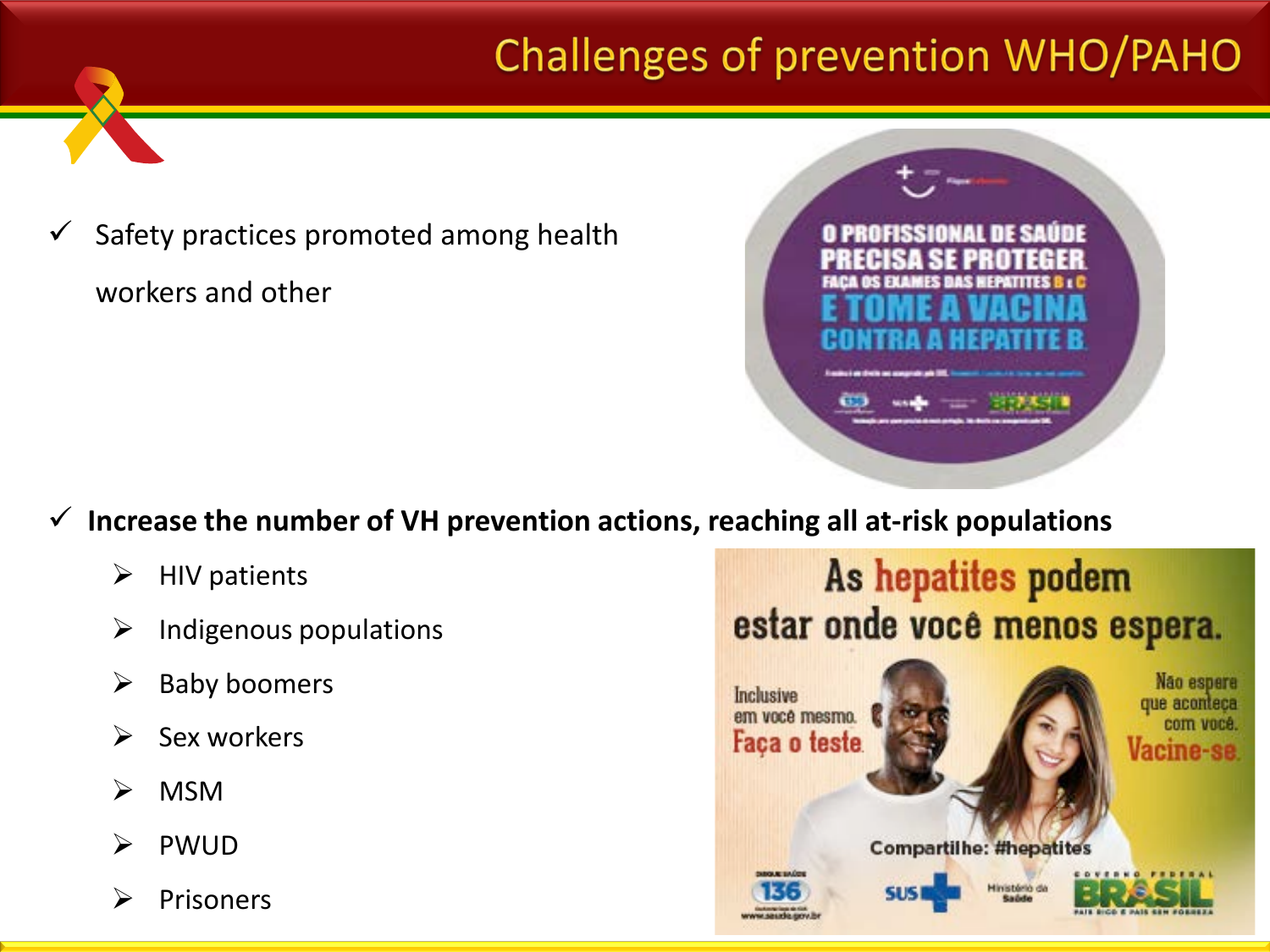## Challenges of prevention WHO/PAHO

- $\checkmark$  Introduce HAV vaccine in countries changing from high to intermediate endemicity;
- $\checkmark$  Control programs for polytransfused patients;
- $\checkmark$  Use WHO and PAHO strategies, guidelines and recommendations;
- $\checkmark$  Harm reduction projects for PWUD;
- $\checkmark$  Link prevention and care ever;
- *More studies may be needed to consider TASP*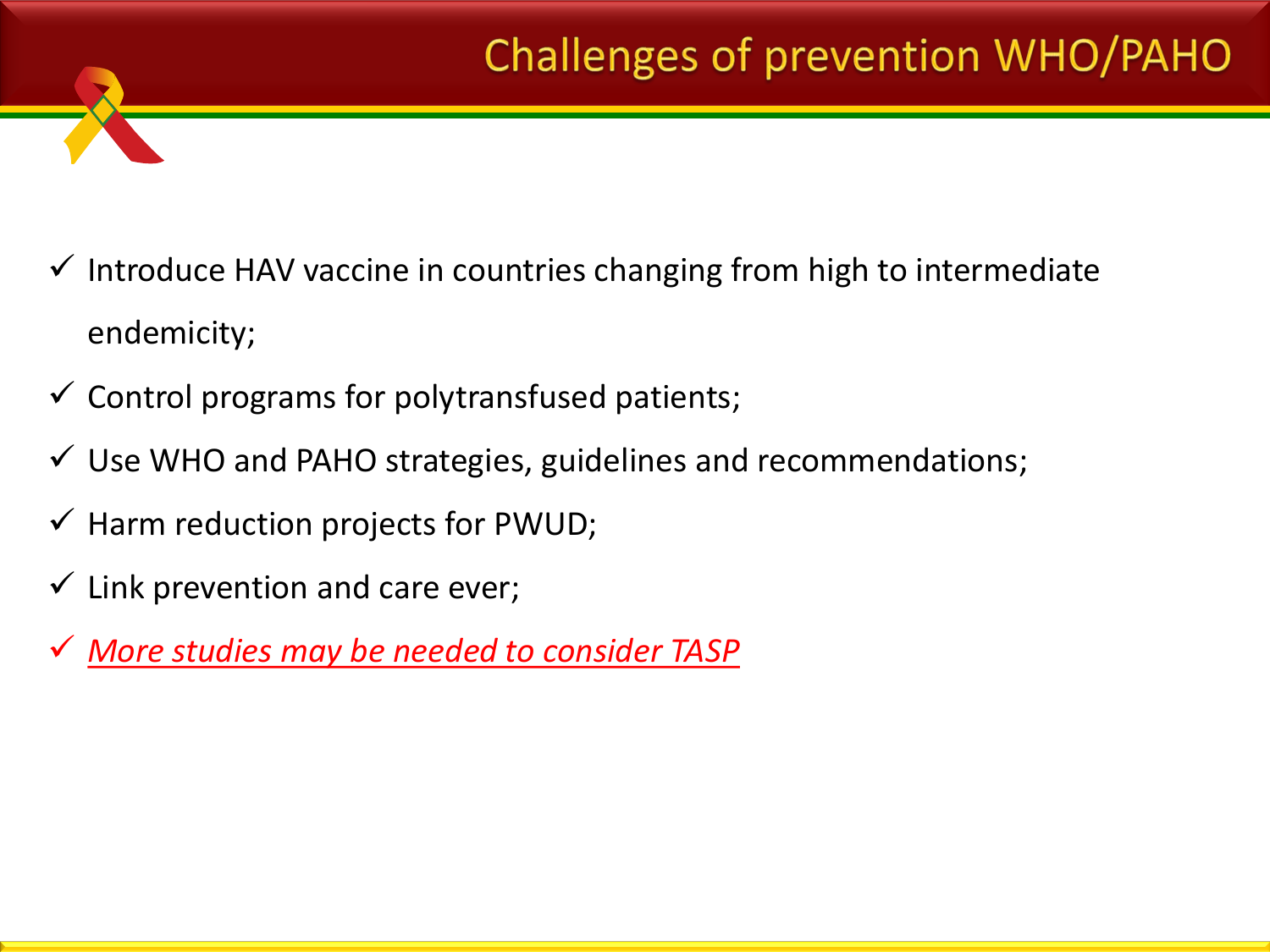### Mato Grosso











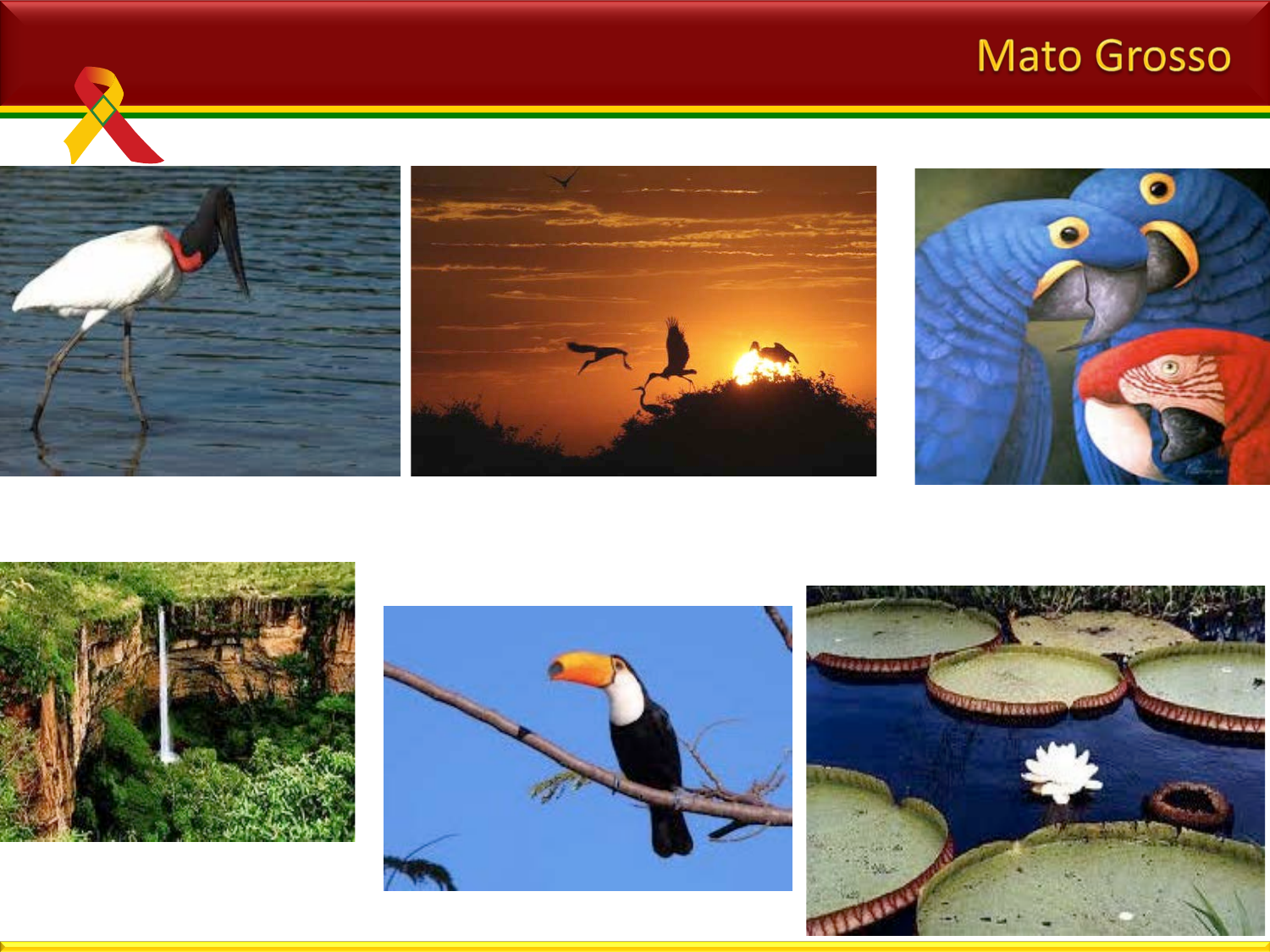### Acknowledgment



#### $\checkmark$  Colleagues

- Marcela
- $\triangleright$  Fernanda
- $\triangleright$  Cristina
- Lúcio
- $\triangleright$  ASCOM